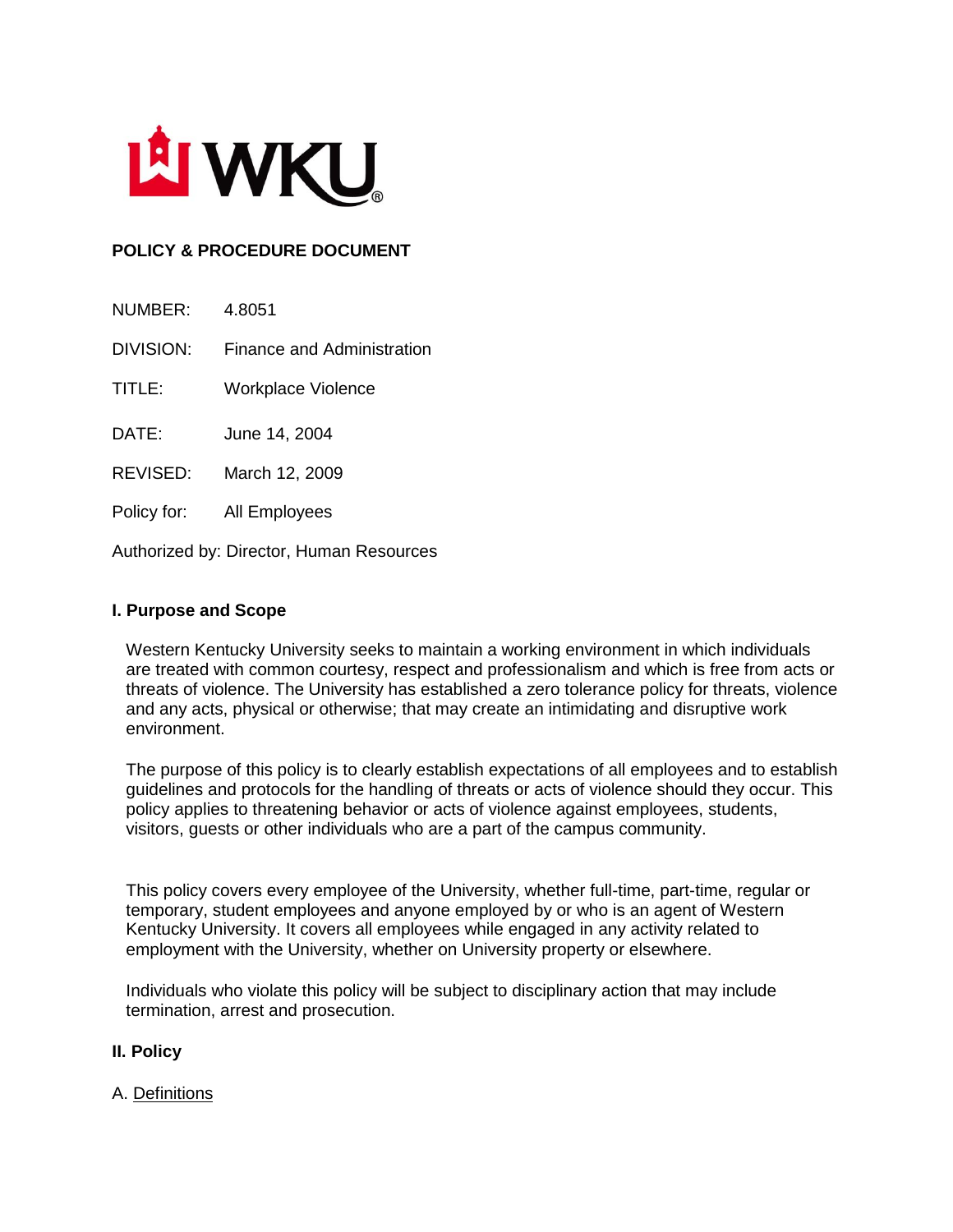- 1. Workplace violence is any intentional verbal or physical contact affecting the workplace that causes any individual to reasonably fear for his/her personal safety, the safety of his/her family, friends, co-workers and/or property. For purposes of this policy the following definitions apply:
	- a. Threats: A "threat" is an expression of intent to cause physical or mental harm to another individual. Such an expression constitutes a threat without regard to whether the person communicating the threat has the ability to carry it out and without regard to whether the threat is current or future based.
	- b. Physical attack: A "physical attack" is any unwanted or hostile physical contact with another individual such as hitting, pushing, kicking, shoving, throwing objects or fighting.
	- c. Intimidation: "Intimidation" includes such actions as stalking or similar actions, either verbal or physical, which are intended to create fear or coercive action. Property damage: "Property damage" is any intentional act intended to damage or destroy property owned by the University or its employees, students, vendors, visitors and guests.
	- d. Stalking: To "stalk" means to engage in an intentional course of conduct directed at a specific person or persons, which seriously alarms, annoys, intimidates, or harasses the person or persons, which serves no legitimate purpose, and which would cause a reasonable person to suffer mental distress.
- 2. The University reserves the right to utilize the definitions contained in KRS 508.130, 508.140, 508.150 and/or any other appropriate Kentucky statutory definition, in its discretion.
- 3. Examples of workplace violence include, but are not limited to, the following:
	- a. Physically or verbally threatening another individual Intentionally destroying University property or another individual's property
	- b. Harassing, threatening or profane comments, conversation, phone calls, letters, emails, or other written communications
	- c. Stalking
	- d. Threatening physical harm or similar intimidation either directly or indirectly, present or future oriented
	- e. Instigating and/or encouraging violent behavior by others
	- f. Advocating the illegal possession and/or use of firearms, bombs, weapons or other items of destruction
	- g. Threatening or attempting to commit suicide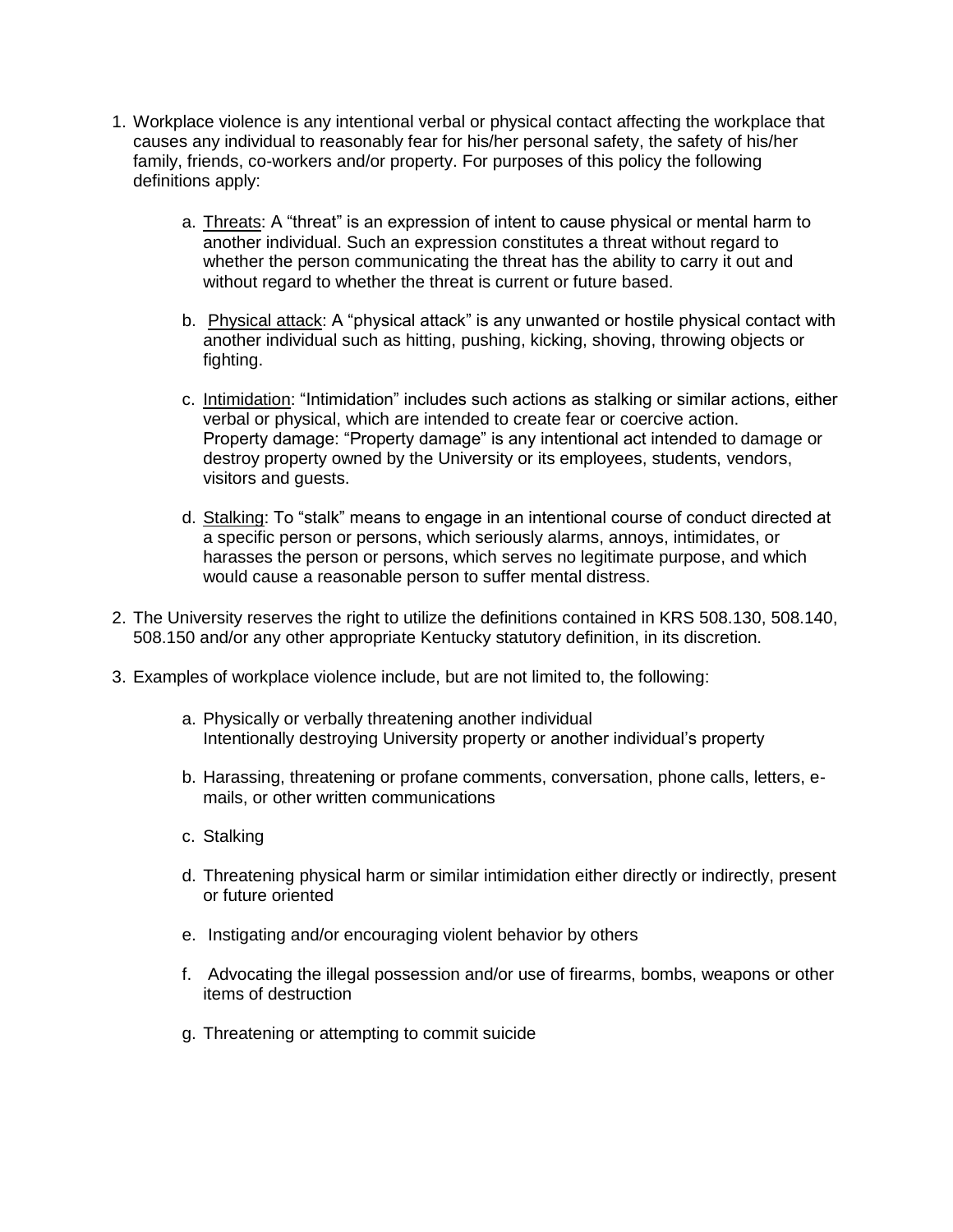# B. Warning Signs

- 1. There are no exact methods to predict when an individual will become violent. One or more warning signs may be displayed before a person becomes violent. A display of such signs should serve to provide advance warning of potentially violent individuals. Warning signs may include the following:
	- a. Irrational beliefs or ideas
	- b. Fascination with weaponry and/or acts of violence
	- c. Displays of unwarranted anger
	- d. Inability to take criticism
	- e. Expressions of a plan to hurt self or others
	- f. Fear reaction among coworkers/customers
	- g. Expressions of hopelessness or heightened anxiety
	- h. Violence toward inanimate objects
	- i. Lack of concern for the safety of others

#### C. General Provisions

- 1. The University encourages all employees to be alert to the possibility of threats and acts of violence on the part of employees, former employees, students, former students, customers and strangers. The University will handle any report of violence in a confidential manner, to the extent permitted by law and policy, and will release information related to such reports only on a need-to-know basis. The University prohibits retaliation against or harassment of individuals who act in good faith by reporting real or perceived behaviors or violations of this policy.
- 2. The University prohibits individuals from making deliberately false or misleading reports of violence or threats of violence under this policy. Individuals who make such reports will be subject to disciplinary action up to and including termination of employment.

#### **III. Procedure**

#### A. Requirement to Report

1. All University employees are responsible for notifying designated officials of any threats or acts of violence that they have witnessed, received, or have been told that another person has witnessed or received. Even without an actual threat, employees should report any behavior they have witnessed which might be regarded as threatening or violent, when that behavior is job related or might be carried out on University property or in the context of employment. Employees are responsible for making this report regardless of the relationship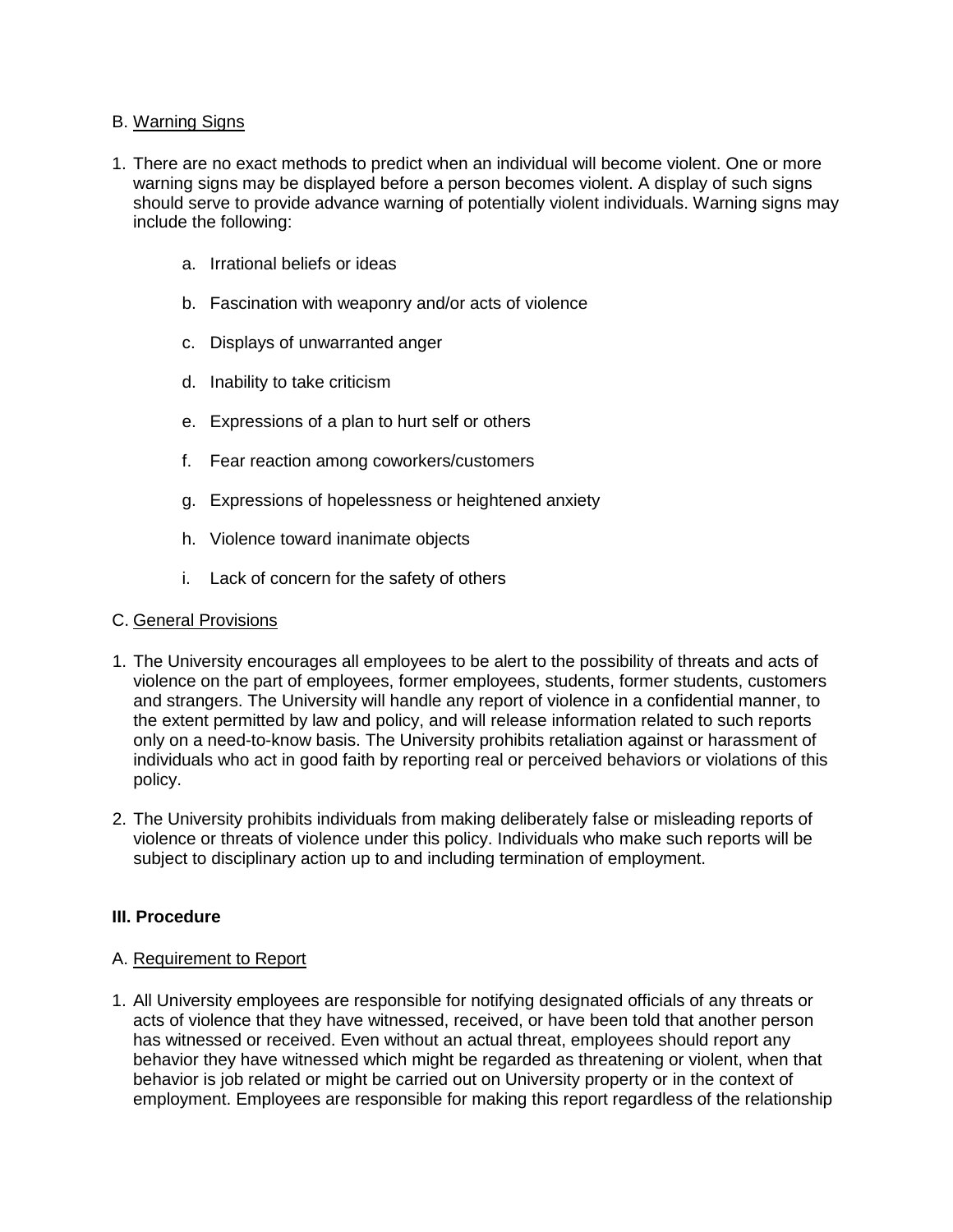between the individual who initiated the threat or threatening behavior and the person or persons who were threatened or were the focus of threatening behavior.

- 2. Following are general guidelines for determining appropriate reporting of threats or acts of violence:
	- a. Level I: Situations in which a supervisor would use standard issue-resolution techniques such as counseling, referral and discipline. Examples include minor altercations, belligerent attitude toward other employees or customers and disruptive behavior. At minimum, Level I situations should be reported to the employee's immediate supervisor for resolution. Level I incidents are typically not reported to the designated University officials unless the supervisor determines necessary.
	- b. Level II: Situations wherein an assessment is required to determine if there is imminent harm or danger and a determination on a specific course of action. Examples include threats; verbal or written expressions of a desire or intent to harm or hurt other employees, guests or customers; intimidation; sabotage and damage to or theft of equipment or property for revenge. Level II situations should be reported to the WKU Chief of Police or Director of Human Resources. The WKU Chief of Police or Director of Human Resources, as applicable, is responsible for notifying the appropriate Senior Divisional Officer of Level II events.
	- c. Level III: Situations in which Police or other law enforcement intervention is necessary. Examples include clear acts of violence against other employees, guests or customers and obvious threatening behavior where a reasonable person would be led to believe or conclude that immediate harm is possible. Level III situations should be reported to the WKU Chief of Police. The WKU Chief of Police or Director of Human Resources, as applicable, is responsible for notifying the appropriate Senior Divisional Officer of Level III events.
- 3. Designated University officials for receiving reports of threats or acts of violence are:
	- a. WKU Chief of Police Parking Structure Building (270) 745-2458
	- b. Director, Human Resources G-25 Wetherby Administration Building (270) 745-5360
- 4. If the designated University officials are not available, employees should report the threat to their immediate department head. At anytime there is a perceived immediate threat of violence, employees should immediately contact the WKU Police at 270-745-2548.

## B. Protective Orders, Restraining Orders (Temporary or Permanent) and Domestic Violence **Orders**

1. Employees who apply for or obtain a protective, restraining, or domestic violence order which identifies or includes University property as being protected areas, must notify their